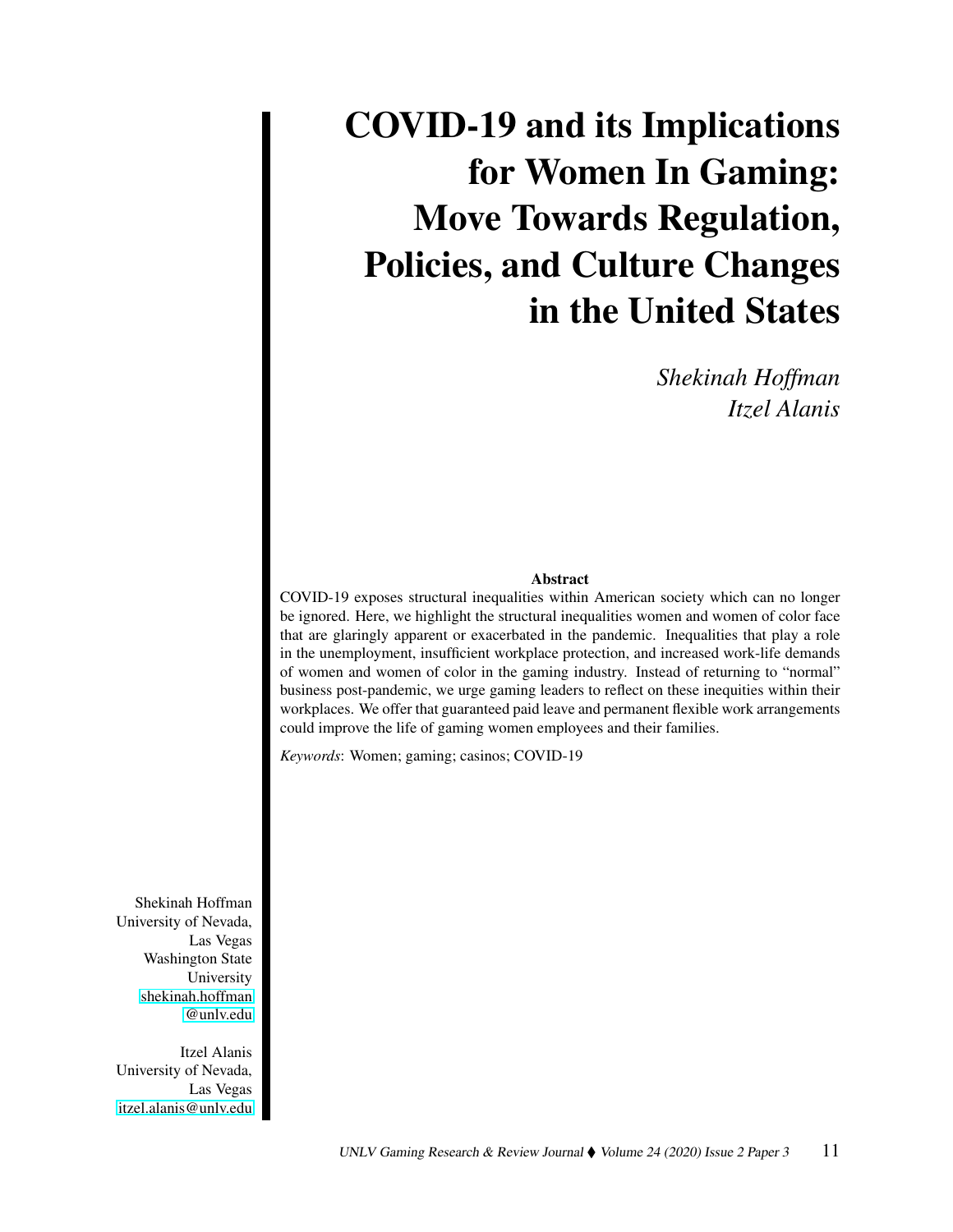COVID-19 exposes many structural inequalities within American society we — as educators, researchers, and women — continue to fight tirelessly against. From a public healthcare system that disproportionately disadvantages communities of color (Artiga et al., 2017; Artiga et al., 2020a; Artiga et al., 2020b; Community Change, 2020; Escarce et al., 1993; Mayberry et al., 2000; McBean & Gornick, 1994) to public school systems where low-income students suffer without access to basic distance learning needs (Strauss, 2020), widening the divide between them and their middle and upper-class peers (Anderson and Perrin, 2018; Dorn et al., 2020). But to us, one fundamental inequality within our society is the lack of support for women, women of color, and families. At the UNLV International Gaming Institute, we aim to address these inequities and close gaming's gender leadership gap through our "Leaderverse" initiative.

Women disproportionately experience the negative impacts of this public health emergency. Impacts such as: the increased burden of caregiving on working mothers, pregnant women at higher risks of contracting COVID-19 (Collin et al., 2020; Wadman, 2020), women at higher risks of sexual exploitation and gender-based domestic violence and abuse (Community Change, 2020; National Domestic Violence Hotline, 2020; Taub, 2020; United Nations Population Fund, 2020), and the staggering number of women unemployed due to shutdowns (Horsley & Gordemer, 2020; Hegewisch, 2020). As the United States enters 2021 — with a new administration and vaccine — gaming business leaders can rewrite their practices and policies to address some of these underlying issues. We recommend paid leave and permanent flexible work arrangements here.

In March 2020, the U.S. Labor Department reported 701,000 workers were laid off due to COVID-19 — almost 60 percent of whom were women (Horsley & Gordemer, 2020). May 2020 reopenings looked promising. But by the end of the year, December marked job loss. Women accounted for 100% of jobs lost in December 2020 (Ewing-Nelson, 2021). The seasonally-adjusted December 2020 unemployment rate was highest for Hispanic/Latina women at 9.1 percent, followed by Black women at 8.4 percent, and White women at 5.7 percent (BLS, 2021d; BLS 2021c). Overall, women represented more than half (55%) of the 9.6 million net jobs lost in 2020 (Ewing-Nelson, 2021).

In the gaming-hospitality industry, women are at extreme risk. In April 2020, women lost more than 4.1 million hospitality and leisure jobs, 54 percent of total job loss in the sector (Ewing-Nelson, 2020). Women made up 52 percent of the hospitality and leisure workforce at the time (Ewing-Nelson, 2020). By December 2020, women accounted for 57 percent of the half a million (498,000) leisure and hospitality job losses (Ewing-Nelson, 2021; BLS, 2021d). They made up 53 percent of the December 2020 workforce (Ewing-Nelson, 2021; BLS, 2021d). In the U.S. amusements, gambling, and recreation sector, women's employment dropped by 30 percent year-over-year, from 889,300 women employees in November 2019 (BLS, 2020a) to 622,000 women employees in November 2020 (BLS, 2021b). In November 2019, women represented 49.2 percent of the amusement, gambling, and recreation workforce (BLS, 2020a) and 46.7 percent of its workforce in November 2020 (BLS, 2021b).

In the U.S., women make up 52 percent of essential workers (Robertson & Gebeloff, 2020). The majority represent social workers (78 percent), health care workers (77 percent), and critical retail (53 percent) (Robertson & Gebeloff, 2020). Women of color are more likely to hold these jobs than any other demographic (Frye, 2020; Rho et al., 2020). Among the top ten jobs occupied by women of color are cashiers (4.5 percent), maid and housekeeping cleaners (3.5 percent), registered nurses (3.0 percent), customer service representatives (3.0 percent), nursing assistants (2.8 percent), and retail salespeople (2.6 percent). Many of these occupations belong to industries directly impacted by COVID-19 (Frye, 2020).

Since women of color are overrepresented in these frontline industries, they experience higher rates of unemployment compared to White women (Frye, 2020). They are usually the "first casualties" when companies downsize, restructure, and implement layoffs, as they disproportionality fill marginal, low-authority positions with short tenures (Rao 2020;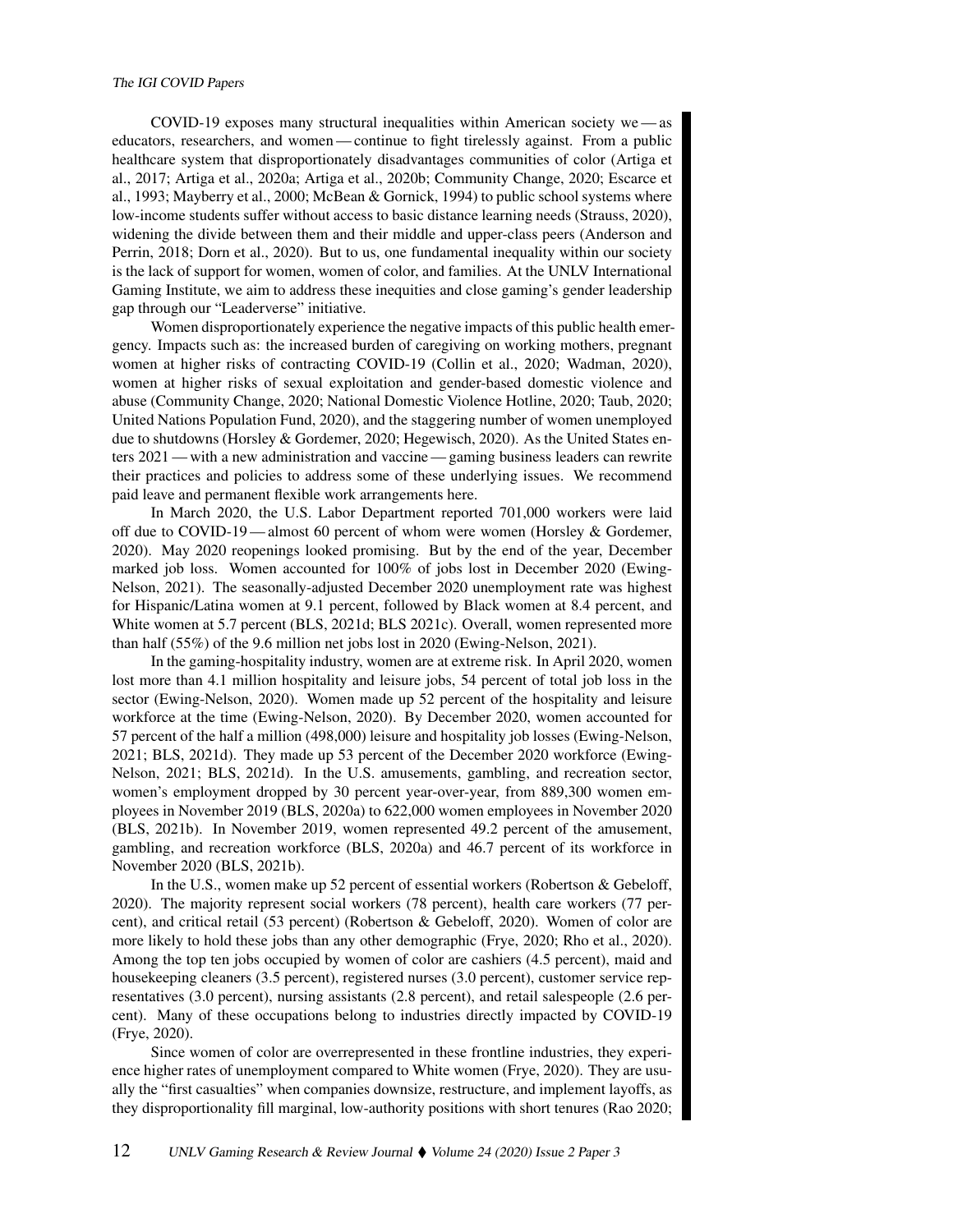Kalev, 2020). Many workers in these professions are exploited through low wages (Rho et al., 2020) and, until the federal stimulus COVID-19 package or CARES Act (2020), lack of basic labor protections (Frye, 2020; Ranji et al., 2020; Robertson & Gebeloff, 2020). While traditional "women's work" as caregivers, teachers, and domestic workers is historically underpaid and undervalued (Baron & Newman, 1990; Cohen & Huffman, 2003; Frye, 2020; Shaw et al., 2020), this essential labor force is our COVID-19 lifeline.

The United States is in a service sector recession that disproportionately impacts women and women of color (Mason as cited in Isidore, 2020). Latina and Black women are overrepresented in the hotel and foodservice workforce which both saw significant layoffs in 2020 (Frye, 2020; Isidore 2020; Kalev, 2020; Kochhar, 2020a; Kochhar, 2020b). Hispanic/Latino employees (27 percent) and Black employees (14 percent) made up 41 percent of the total 2020 accommodation and food service workforce (BLS, 2021a). From a socioeconomic standpoint, women from low-income backgrounds are more likely impacted by the gaming-hospitality shutdowns as they are overrepresented in service industries (Owen, 2020). The staggering number of women laid off in the pandemic exposes how significant the gender wage and opportunity gap in the United States is— particularly in the gaming, restaurant, hospitality, and leisure sectors.

COVID-19 showcases the demanding reality of working parents and their changing needs and values. Caregiving responsibilities of newborns, children, spouses, elderly, and disabled adult family members unequally falls on women's shoulders (LeanIn.Org & SurveyMonkey, 2020). Half the world's student population is now at home (Porterfield, 2020), which means work-from-home mothers juggle work, teaching, and caretaking all at once (Bennett, 2020; Hutzler, 2020; Savage, 2020; Thomas, 2020). Working mothers face increased bias (Ogden, 2019), stigma, and are more likely to experience burnout and anxiety (LeanIn.Org & SurveyMonkey, 2020).

COVID-19 shutdowns greatly impact families with breadwinning mothers. In 2017, 41 percent of working mothers were the main income providers for their households (Glynn, 2019). Women of color were more likely the main source of income for their families, led by Black mothers (67.5 percent), Hispanic mothers (41.4 percent), then White mothers (37 percent) (Glynn, 2019; Frye, 2020). Amongst these households, economicallydisadvantaged mothers of color tended to be the primary breadwinners (Frye, 2020).

There is no guaranteed paid sick time, paid family leave, comprehensive, affordable child care, or federal protections for pregnant workers in the United States. Thus, women's access to employer-offered, job-protected paid family and emergency leave is essential during COVID-19 and beyond. The CARES Act temporarily extends unemployment insurance benefits and provides unemployment assistance, but it does not create any permanent right to paid family leave or expand coverage for emergency paid leave benefits (Long & Rae, 2020; Ranji et al., 2020). Sufficient paid leave, along with affordable childcare, helps women remain in the labor force (National Partnership for Women & Families, 2020). It allows women to advance their careers when faced with caregiving challenges throughout the lifecourse (National Partnership for Women & Families, 2020). It increases parent-child bonding time (Chzhen et al., 2019; Unicef, 2019) and leads to positive health outcomes for mothers and children. For example, a lowered risk for maternal depression (Chatterji et al., 2013), reduced infant mortality rates (Chen & Rogan, 2004), and infant protection against infectious diseases (Heinig, 2001). Paid leave can equalize the division of caregiving responsibility between men and women in two-parent, heterosexual households (National Partnership for Women & Families, 2020). It reduces the potential for stereotyping, discrimination, and bias against women who take leave (Hideg et al., 2018).

If all gaming employers offer paid family and sick leave — and follow tech's lead and extend their benefits during the pandemic— the industry will see a boost in working parents' morale, commitment, and well-being. In 2007, Google increased the twelve-week paid parental leave to five months with full pay and full benefits and found the attrition rate of new mothers dropped by 50 percent (Manjoo, 2013). It dropped to the same attrition rate as the average Google employee (Manjoo, 2013). In February 2020, Google extended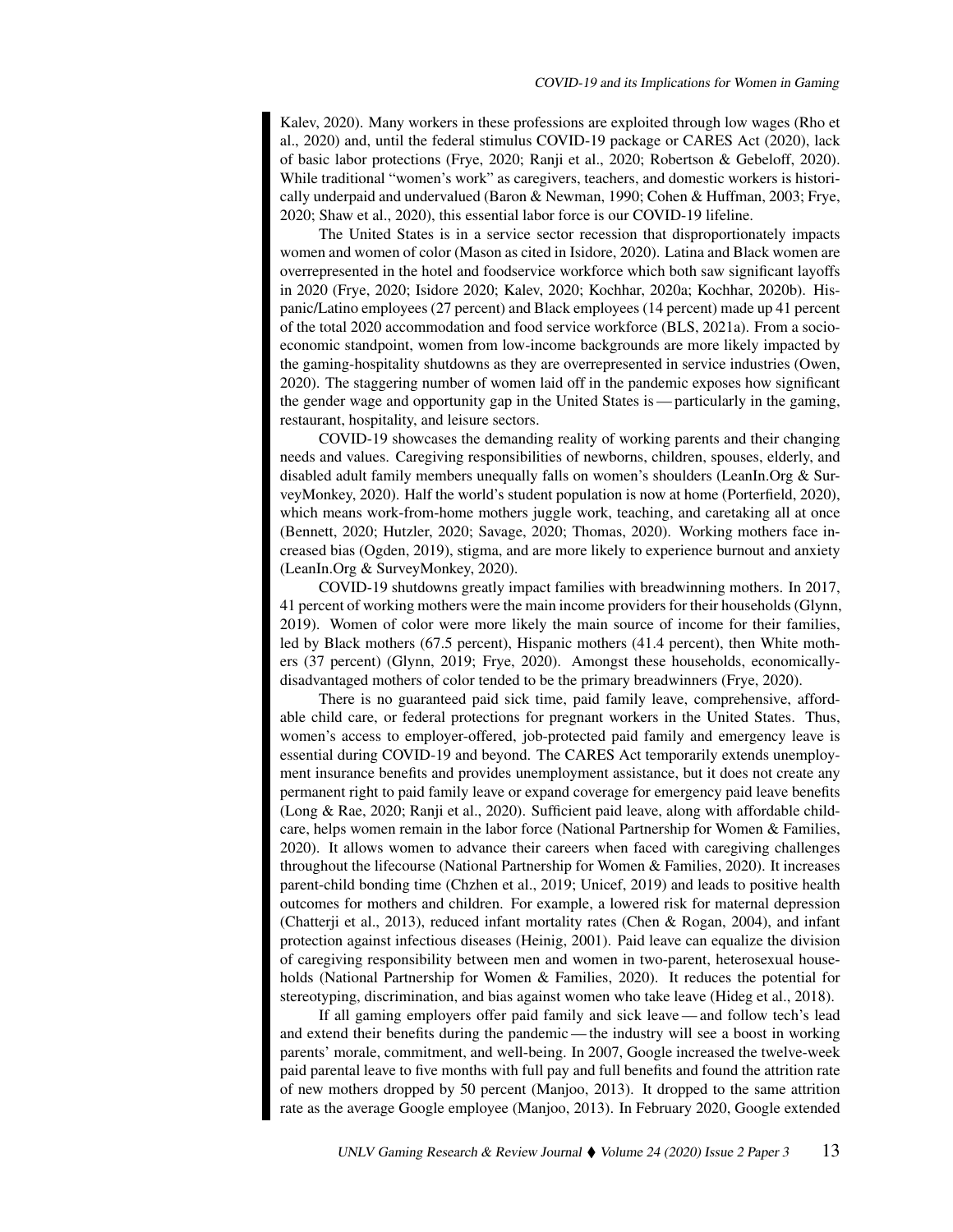its caregiver leave (two weeks of paid leave with the option to take four additional weeks) and implemented elastic work accommodations to better serve their working parents (Iyengar, 2020). By April 2020, Google announced they would give eight extra weeks of paid leave and fourteen weeks of additional leave for families affected by COVID-19 school shutdowns (Iyengar, 2020). Microsoft U.S. enacted twelve weeks of paid parental leave in 2020 on top of their existing 150 hours of emergency childcare/elderly care (Thiele, 2020).

COVID-19 forces organizations and employees alike to realize the benefits (Cramer & Zaveri, 2020; Loubier, 2017) of work-from-home and flexible work arrangements. Now, more than 20 percent of the workforce in advanced economies can work remote threeto-five days a week (Lund et al., 2020). Besides access to paid sick days, family leave, and on-site child care and/or childcare support, alternative and flexible work schedules and telecommuting are solutions gaming leaders can take to support women and their families — and help all employees achieve healthy work-life balance (Cadigan, 2006; Durst, 1999; Facer & Wadsworth, 2008; Lee & Hong, 2011; Su et al., 2016; Wadsworth & Facer, 2016).

Flexible work arrangements can mitigate commutes, support workers with urgent caregiving responsibilities, and boost productivity and morale (Rao, 2020). In 2018, New Zealand firm Perpetual Guardian adopted a permanent four-day workweek with unchanged wages and work conditions (Harris, 2018). They saw a 20 percent increase in employee productivity and lower levels of employee burnout after eight weeks (Harris, 2018). Microsoft Japan conducted a four-day workweek trial in 2019 — with unchanged wages and reported a 40 percent increase in productivity (Chappell, 2019). A 2020 McKinsey & Company international survey found 41 percent of telecommuting employees felt they were more productive working from home. By May 2020, this increased to 45 percent of employees (Lund et al., 2020). Recognizing its benefits, Twitter and other tech giants are allowing employees to work from home permanently post-pandemic (Friedman, 2020).

Gaming companies can redesign their flexible work arrangements. This gives employees the autonomy to decide "when, where, and how" they work during and after the pandemic (Kelly & Moen, 2013). Companies can cut back on unnecessary meetings or allow permanent work-from-home arrangements, instead of only 'accommodating' certain employees (Kelly & Moen, 2013). A flexible work practice will reduce turnover (Moen et al., 2011b) and lead to positive health behaviors for employees like stress reduction, adequate sleep, less tobacco use, and increased exercise (Moen et al., 2011a). Gaminghospitality employees with traditional workweeks can benefit from permanent flexible arrangements, but shift workers can too (Kelly & Moen, 2013). Transparent, employeeengaged scheduling gives shift workers' stable, predictable hours (Kelly & Moen, 2013). It boosts their morale, commitment, and well-being.

Undeterred by the multitude of challenges women face on all fronts, it is powerful women leaders who came into the 2020 spotlight. New Zealand Prime Minister Jacinda Ardern, German Prime Minister Angela Merkel, Taiwan President Tsai Ing-wen, and San Francisco Mayor London Breed are praised as trustworthy, empathic, rational, and resilient leaders (Berman, 2020; Chamorro-Premuzic & Wittenberg-Cox, 2020). Based on these extraordinary role models, many media outlets speculate when women lead, the COVID-19 cases remain low and proactive measures to keep communities safe and socially distant are effective (Wittenberg-Cox, 2020). It is too soon to tell the pandemic's lasting effect on public health policy and there are too few women-led countries to draw conclusive data on. Yet we remain optimistic the attention on Ardern, Merkel, Ing-wen, and Breed in 2020 will reshape the narrative of what society thinks competent leadership should look like in 2021 and beyond — empathic, compassionate, collaborative, data-driven, and women-led (White, 2020).

Dave Hollis (2020) said, "In the rush to return to normal, use this time to consider which parts of normal are worth rushing back to." We challenge gaming leaders to consider how existing practices and protections for women are insufficient — and a "part of normal" the industry should not return to. It is time for gaming to recognize women's capability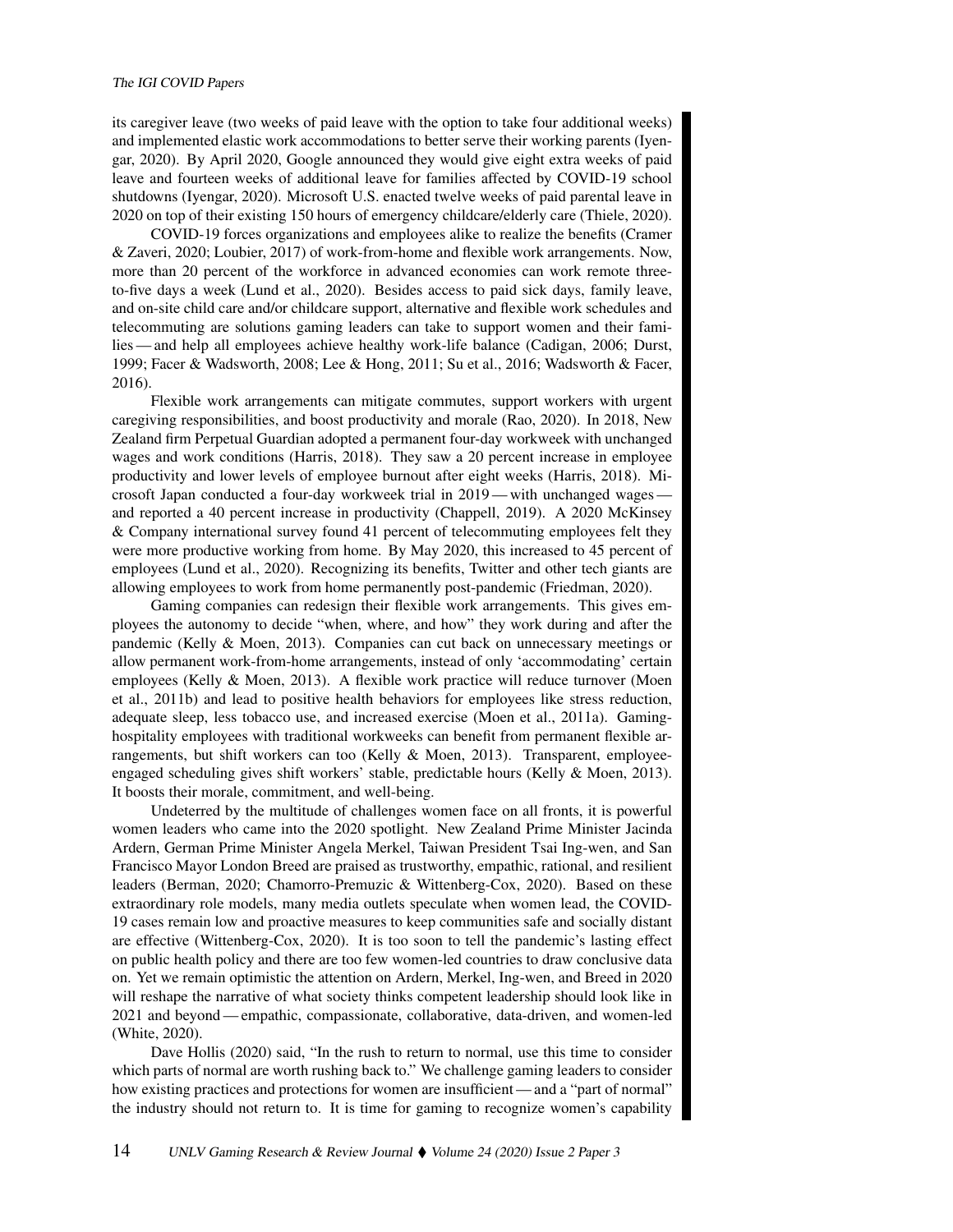as exemplary leaders and promote more of them. As COVID-19 shows, in order to do so, means addressing structural inequities within federal, state, and organizational policies. While the debate for universal healthcare and comprehensive, affordable childcare in the United States continues, gaming business leaders can reshape their own internal policies and work cultures. Redesigned policies and cultures will improve quality of life and increase healthy work-life balance. Offer paid family and emergency leave. Maintain the telecommuting and flexible schedule arrangements. Institute child and elderly care support. Promote employment development through tuition assistance and formal mentorship. Make pay and scheduling open and transparent. Support the flexibility, autonomy, and advancement of women through formal organizational policies and supportive work cultures and all employees will benefit.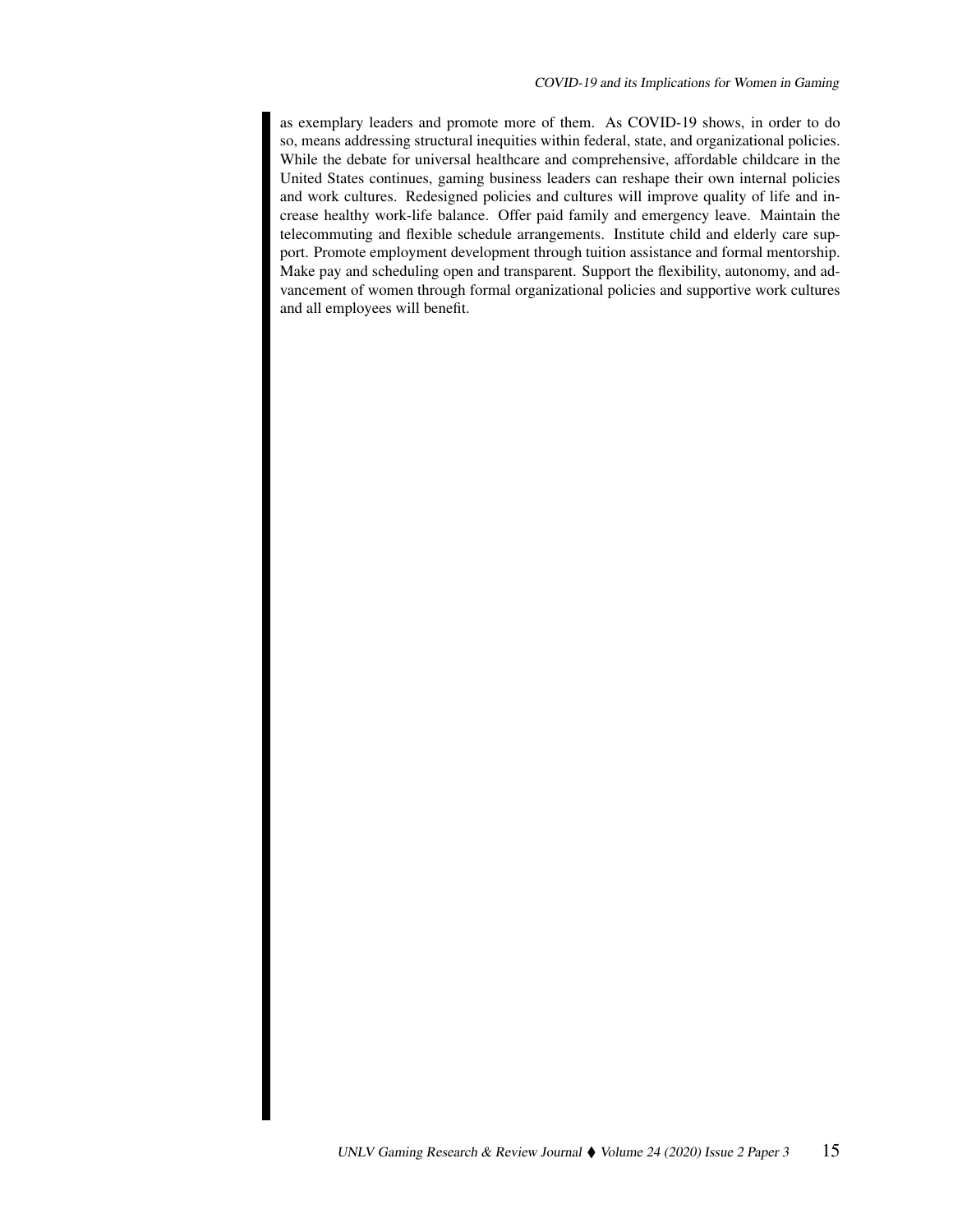## References

Anderson, M., & Perrin, A. (2018). *Nearly one-in-five teens can't always finish their homework because of the digital divide*. Pew Research Center. <https://pewrsr.ch/2JirZar>

Artiga, S., Garfield, R., & Orega, K. (2020a). *Communities of color at higher risk for health and economic challenges due to COVID-19*. Kaiser Family Foundation. [https://www.kff.org/report-section/communities-of-color-at-higher-risk-for-health](https://www.kff.org/report-section/communities-of-color-at-higher-risk-for-health-and-economic-challenges-due-to-covid-19-issue-brief/)[and-economic-challenges-due-to-covid-19-issue-brief/](https://www.kff.org/report-section/communities-of-color-at-higher-risk-for-health-and-economic-challenges-due-to-covid-19-issue-brief/)

Artiga, S., Orega, K., & Damico, A. (2020b). *Changes in health coverage by race and ethnicity since the ACA, 2010–2018*. Kaiser Family Foundation. [https://www.kff.org/racial-equity-and-health-policy/issue-brief/changes-in-health](https://www.kff.org/racial-equity-and-health-policy/issue-brief/changes-in-health-coverage-by-race-and-ethnicity-since-the-aca-2010-2018/)[coverage-by-race-and-ethnicity-since-the-aca-2010-2018/](https://www.kff.org/racial-equity-and-health-policy/issue-brief/changes-in-health-coverage-by-race-and-ethnicity-since-the-aca-2010-2018/)

Artiga, S., Ubri, P., & Foutz, J. (2017). *Medicaid and American Indians and Alaska Natives*. Kaiser Family Foundation. [https://www.kff.org/medicaid/issue](https://www.kff.org/medicaid/issue-brief/medicaid-and-american-indians-and-alaska-natives/)[brief/medicaid-and-american-indians-and-alaska-natives/](https://www.kff.org/medicaid/issue-brief/medicaid-and-american-indians-and-alaska-natives/)

Baron, J. N., & Newman, A. E. (1990). For what it's worth: Organizations, occupations, and the value of work done by women and nonwhites. *American Sociological Review, 55* (2), 115–175.<https://doi.org/10.2307/2095624>

Bennett, J. (2020, March 20). 'I feel like I have five jobs': Moms navigate the pandemic. *The New York Times*.

<https://www.nytimes.com/2020/03/20/parenting/childcare-coronavirus-moms.html> Berman, R. (2020, April 12). The city that has flattened the coronavirus curve. *The*

- *Atlantic*. [https://www.theatlantic.com/politics/archive/2020/04/coronavirus-san](https://www.theatlantic.com/politics/archive/2020/04/coronavirus-san-francisco-london-breed/609808/)[francisco-london-breed/609808/](https://www.theatlantic.com/politics/archive/2020/04/coronavirus-san-francisco-london-breed/609808/)
- Cadigan, J. (2006). The impact of family-friendly compensation: An investigation of military personnel policy. *Review of Public Personnel Administration, 26* (1), 3–20. <https://doi.org/10.1177/0734371X05276799>

Chamorro-Premuzic, T., & Wittenberg-Cox, A. (2020, June 26). Will the pandemic reshape notions of female leadership? *Harvard Business Review*. <https://hbr.org/2020/06/will-the-pandemic-reshape-notions-of-female-leadership>

Chappell, B. (2019, November 4). 4-Day workweek boosted workers' productivity by 40%, Microsoft Japan says. *NPR*. [https://www.npr.org/2019/11/04/776163853/microsoft-japan-says-4-day](https://www.npr.org/2019/11/04/776163853/microsoft-japan-says-4-day-workweek-boosted-workers-productivity-by-40)[workweek-boosted-workers-productivity-by-40](https://www.npr.org/2019/11/04/776163853/microsoft-japan-says-4-day-workweek-boosted-workers-productivity-by-40)

- Chatterji, P., Markowitz, S., & Brooks-Gunn, J. (2013). Effects of early maternal employment on maternal health and well-being. *Journal of Population Economics, 26*(1), 285–301.<https://doi.org/10.1007/s00148-012-0437-5>
- Chen, A., & Rogan, W. J. (2004). Breastfeeding and the risk of postneonatal death in the United States. *Pediatrics, 113* (5), e435–e439. <https://doi.org/10.1542/peds.113.5.e435>
- Chzhen, Y., Gromada, A., & Rees, G. (2019). *Are the world's richest countries family friendly?: Policy in the OECD and EU*. Unicef. <https://www.unicef-irc.org/family-friendly>
- Cohen, P. N., & Huffman, M. L. (2003). Occupational segregation and devaluation of women's work across U.S. labor markets. *Social Forces, 81* (3), 881–908. <https://doi.org/10.1353/sof.2003.0027>
- Collin, J., Byström, E., Carnahan, A., & Ahrne, M. (2020). Public Health Agency of Sweden's Brief Report: Pregnant and postpartum women with severe acute respiratory syndrome coronavirus 2 infection in intensive care in Sweden. *Acta obstetricia et gynecologica Scandinavica, 99* (7), 819–822. <https://doi.org/10.1111/aogs.13901>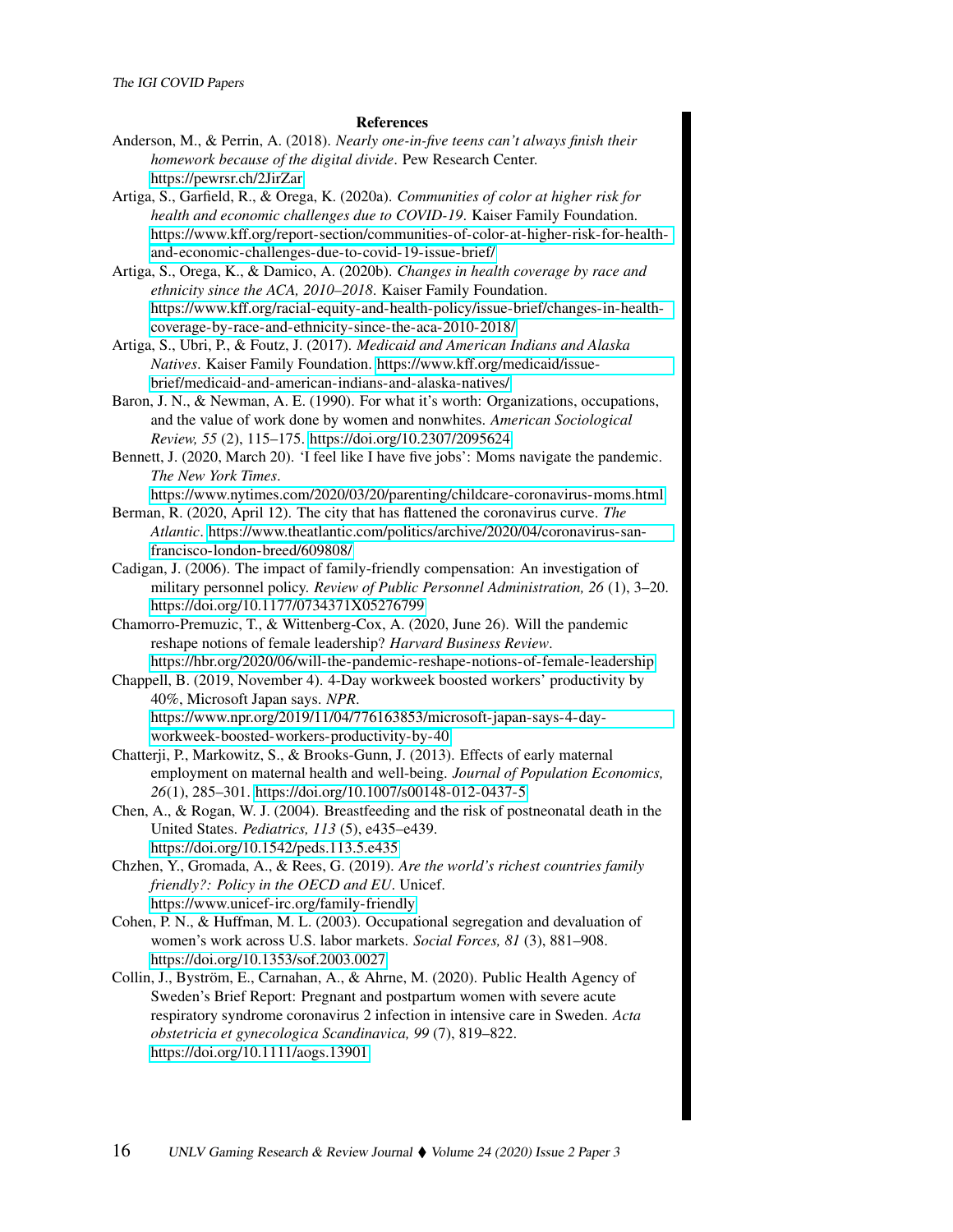- Community Change. (2020). *Race and gender inequality makes COVID-19 more dangerous for Black and brown people and for women.* [https://communitychange.org/resource/race-and-gender-inequality-makes-COVID-](https://communitychange.org/resource/race-and-gender-inequality-makes-COVID-19-more-dangerous-for-black-and-brown-people-and-for-women/)[19-more-dangerous-for-black-and-brown-people-and-for-women/](https://communitychange.org/resource/race-and-gender-inequality-makes-COVID-19-more-dangerous-for-black-and-brown-people-and-for-women/)
- Coronavirus Aid, Relief, and Economic Security [CARES] Act, Pub. L. No. 116-136, 134 Stat. 281 (2020).<https://www.congress.gov/bill/116th-congress/house-bill/748>
- Cramer, M., & Zaveri, M. (2020, May 31). What if you don't want to go back to the office? *The New York Times.* [https://www.nytimes.com/2020/05/05/business/pandemic-work-from-home-](https://www.nytimes.com/2020/05/05/business/pandemic-work-from-home-coronavirus.html)
- [coronavirus.html](https://www.nytimes.com/2020/05/05/business/pandemic-work-from-home-coronavirus.html) Dorn, E., Hancock, B., Sarakatsannis, J., & Viruleg, E. (2020, December 8). *Mind the gap: COVID-19 is widening racial disparities in learning, so students need help and a chance to catch up*. McKinsey & Company. [https://www.mckinsey.com/industries/public-and-social-sector/our](https://www.mckinsey.com/industries/public-and-social-sector/our-insights/COVID-19-and-learning-loss-disparities-grow-and-students-need-help)[insights/COVID-19-and-learning-loss-disparities-grow-and-students-need-help](https://www.mckinsey.com/industries/public-and-social-sector/our-insights/COVID-19-and-learning-loss-disparities-grow-and-students-need-help)
- Durst, S. L. (1999). Assessing the effect of family friendly programs on public organizations. *Review of Public Personnel Administration, 19* (3), 19–33. <https://doi.org/10.1177/0734371X9901900302>
- Escarce, J. J., Epstein, K. R., Colby, D. C., & Schwartz, J. S. (1993). Racial differences in the elderly's use of medical procedures and diagnostic tests. *American Journal of Public Health, 83* (7), 948–954.<https://doi.org/10.2105/AJPH.83.7.948>
- Ewing-Nelson, C. (2020). *After a full month of business closures, women were hit hardest by April's job losses*. National Women's Law Center.

<https://nwlc.org/resources/women-were-hit-hardest-by-aprils-job-losses/> Ewing Nelson, C. (2021). *All of the jobs lost in December were women's jobs* [Fact sheet]. National Women's Law Center. <https://nwlc.org/resources/all-of-the-jobs-lost-in-december-were-womens-jobs/>

- Facer, R.L., & Wadsworth, L. (2008). Alternative work schedules and work–family balance: A research note. *Review of Public Personnel Administration, 28* (2), 166–177.<https://doi.org/10.1177/0734371X08315138>
- Friedman, Z. (2020, May 8). Work from Home for Rest of Year? Some Tech Companies Say "Yes" *Forbes*. [https://www.forbes.com/sites/zackfriedman/2020/05/08/google](https://www.forbes.com/sites/zackfriedman/2020/05/08/google-facebook-amazon-work-home/?sh=3a37cda6eaea)[facebook-amazon-work-home/?sh=3a37cda6eaea](https://www.forbes.com/sites/zackfriedman/2020/05/08/google-facebook-amazon-work-home/?sh=3a37cda6eaea)
- Frye, J. (2020, April). *On the frontlines at work and at home: The disproportionate economic effects of the coronavirus pandemic on women of color*. Center for American Progress. [https://www.americanprogress.org/issues/women/reports/2020/](https://www.americanprogress.org/issues/women/reports/2020/04/23/483846/frontlines-work-home/) [04/23/483846/frontlines-work-home/](https://www.americanprogress.org/issues/women/reports/2020/04/23/483846/frontlines-work-home/)
- Glynn, S.J. (2019). *Breadwinning mothers continue to be the U.S. norm*. Center for American Progress. [https://www.americanprogress.org/issues/women/reports/2019/](https://www.americanprogress.org/issues/women/reports/2019/05/10/469739/breadwinning-mothers-continue-u-s-norm/) [05/10/469739/breadwinning-mothers-continue-u-s-norm/](https://www.americanprogress.org/issues/women/reports/2019/05/10/469739/breadwinning-mothers-continue-u-s-norm/)
- Harris, B. (2018, July 20). *New Zealand firm adopts its four-day working week permanently*. World Economic Forum. [https://www.weforum.org/agenda/2018/07/working-fewer-hours-makes-you](https://www.weforum.org/agenda/2018/07/working-fewer-hours-makes-you-productive-new-zealand-trial/)[productive-new-zealand-trial/](https://www.weforum.org/agenda/2018/07/working-fewer-hours-makes-you-productive-new-zealand-trial/)
- Hegewisch, A. (2020, April). *Women lost more jobs than men in almost all sectors of the economy* (IWPR Publication No. Q080). Institute for Women's Policy Research. [https://iwpr.org/iwpr-issues/employment-and-earnings/women-lost-more-jobs](https://iwpr.org/iwpr-issues/employment-and-earnings/women-lost-more-jobs-than-men-in-almost-all-sectors-of-the-economy/)[than-men-in-almost-all-sectors-of-the-economy/](https://iwpr.org/iwpr-issues/employment-and-earnings/women-lost-more-jobs-than-men-in-almost-all-sectors-of-the-economy/)
- Heinig, M. J. (2001). Health defense benefits of breastfeeding for the infant: Effect of breastfeeding duration and exclusivity. *Pediatric Clinics of North America, 48* (1), 105–123. [https://doi.org/10.1016/S0031-3955\(05\)70288-1](https://doi.org/10.1016/S0031-3955(05)70288-1)
- Hideg, I., Krstic, A., Trau, R., & Zarina, T. (2018, September 14). Do Longer Maternity Leaves Hurt Women's Careers? *Harvard Business Review.* <https://hbr.org/2018/09/do-longer-maternity-leaves-hurt-womens-careers>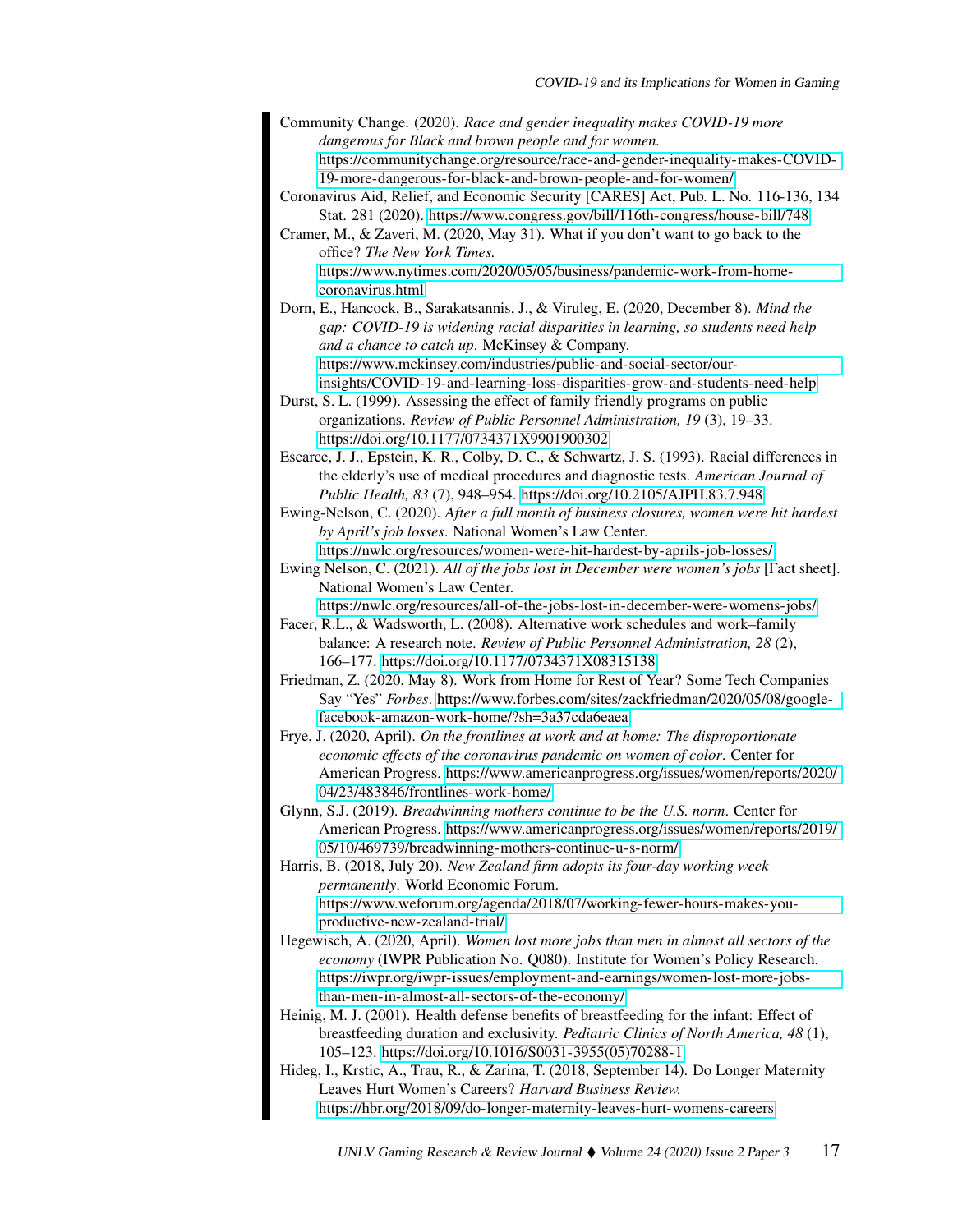Hollis, D. [@mrdavehollis]. (2020, March 25). *Hear this: In the rush to return to normal, use this time to consider which parts of normal are worth* [Image quote]. Instagram. [https://www.instagram.com/p/B-J\\_3PPnFW5/](https://www.instagram.com/p/B-J_3PPnFW5/)

Horsley, S. (Writer), & Gordemer, B. (Director). (2020, April 8). Women are losing more jobs in coronavirus shutdowns [Radio news program episode]. In K. Young (Executive Producer), *Morning Edition, NPR*. [https://www.npr.org/2020/04/08/829141182/women-are-losing-more-jobs-in](https://www.npr.org/2020/04/08/829141182/women-are-losing-more-jobs-in-coronavirus-shutdowns)[coronavirus-shutdowns](https://www.npr.org/2020/04/08/829141182/women-are-losing-more-jobs-in-coronavirus-shutdowns)

Hutzler, A. (2020, April 10). Economic impact of coronavirus on women is "devastating" and exacerbating inequality, says Facebook's Sheryl Sandberg. *Newsweek*. [https://www.newsweek.com/economic-impact-coronavirus-women-devastating](https://www.newsweek.com/economic-impact-coronavirus-women-devastating-exacerbating-gender-inequality-says-1497325)[exacerbating-gender-inequality-says-1497325](https://www.newsweek.com/economic-impact-coronavirus-women-devastating-exacerbating-gender-inequality-says-1497325)

Isidore, C. (2020, April 4). Early coronavirus job losses hitting minorities, women, teens particularly hard. *CNN*. [https://www.cnn.com/2020/04/04/economy/minority-job](https://www.cnn.com/2020/04/04/economy/minority-job-losses-coronavirus/index.html)[losses-coronavirus/index.html](https://www.cnn.com/2020/04/04/economy/minority-job-losses-coronavirus/index.html)

Iyengar, R. (2020, April 16). Google increases family leave for employees to 14 weeks. *CNN*.

<https://www.cnn.com/2020/04/16/tech/google-family-leave-policy/index.html>

- Kalev, A. (2020, April 20). Research: U.S. unemployment rising faster for women and people of color. *Harvard Business Review*. [https://hbr.org/2020/04/research-u-s](https://hbr.org/2020/04/research-u-s-unemployment-rising-faster-for-women-and-people-of-color)[unemployment-rising-faster-for-women-and-people-of-color](https://hbr.org/2020/04/research-u-s-unemployment-rising-faster-for-women-and-people-of-color)
- Kelly, E. & Moen, P. (2013, November 13). Building flexibility into the way we work. *Gender News*. The Clayman Institute for Gender Research at Stanford University. [https://gender.stanford.edu/news-publications/gender-news/building-flexibility](https://gender.stanford.edu/news-publications/gender-news/building-flexibility-way-we-work)[way-we-work](https://gender.stanford.edu/news-publications/gender-news/building-flexibility-way-we-work)
- Kochhar, R. (2020a). *Hispanic women, immigrants, young adults, those with less education hit hardest by COVID-19 job losses*. Pew Research Center. <https://pewrsr.ch/2MW8M17>
- Kochhar, R. (2020b). *Unemployment rate is higher than officially recorded, more so for women and certain other groups*. Pew Research Center.<https://pewrsr.ch/3ifZ0VU>
- LeanIn.Org, & SurveyMonkey. (2020). *Women are maxing out and burning out during COVID-19*.<https://leanin.org/article/womens-workload-and-burnout>

Lee, S.-Y., & Hong, J. H. (2011). Does family-friendly policy matter? Testing its impact on turnover and performance. *Public Administration Review, 71* (6), 870–879. <https://doi.org/10.1111/j.1540-6210.2011.02416.x>

Loubier, A. (2017, July 20). Benefits of telecommuting for the future of work. *Forbes*. [https://www.forbes.com/sites/andrealoubier/2017/07/20/benefits-of](https://www.forbes.com/sites/andrealoubier/2017/07/20/benefits-of-telecommuting-for-the-future-of-work/#406582d116c6)[telecommuting-for-the-future-of-work/#406582d116c6](https://www.forbes.com/sites/andrealoubier/2017/07/20/benefits-of-telecommuting-for-the-future-of-work/#406582d116c6)

Lund, S., Madgavkar, A., Manyika, J., & Smit, S. (2020, November 23). *The future of remote work: An analysis of 2,000 tasks, 800 jobs, and 9 countries*. McKinsey & Company. [https://www.mckinsey.com/featured-insights/future-of-work/whats](https://www.mckinsey.com/featured-insights/future-of-work/whats-next-for-remote-work-an-analysis-of-2000-tasks-800-jobs-and-nine-countries)[next-for-remote-work-an-analysis-of-2000-tasks-800-jobs-and-nine-countries](https://www.mckinsey.com/featured-insights/future-of-work/whats-next-for-remote-work-an-analysis-of-2000-tasks-800-jobs-and-nine-countries)

Manjoo, F. (2013, January 21). How Google became such a great place to work. *Slate Magazine*. [https://slate.com/technology/2013/01/google-people-operations-the](https://slate.com/technology/2013/01/google-people-operations-the-secrets-of-the-worlds-most-scientific-human-resources-department.html)[secrets-of-the-worlds-most-scientific-human-resources-department.html](https://slate.com/technology/2013/01/google-people-operations-the-secrets-of-the-worlds-most-scientific-human-resources-department.html)

Mayberry, R. M., Mili, F., & Ofili, E. (2000). Racial and ethnic differences in access to medical care. Medical care research and review: *MCRR, 57* Suppl 1, 108–145. <https://doi.org/10.1177/1077558700057001S06>

McBean, A. M., & Gornick, M. (1994). Differences by race in the rates of procedures performed in hospitals for Medicare beneficiaries. *Health Care Financing Review, 15* (4), 77–90.<https://www.ncbi.nlm.nih.gov/pmc/articles/PMC4193437/>

Moen, P., Kelly, E. L., Tranby, E., & Huang, Q. (2011a). Changing work, changing health: can real work-time flexibility promote health behaviors and well-being?. *Journal of health and social behavior, 52* (4), 404–429.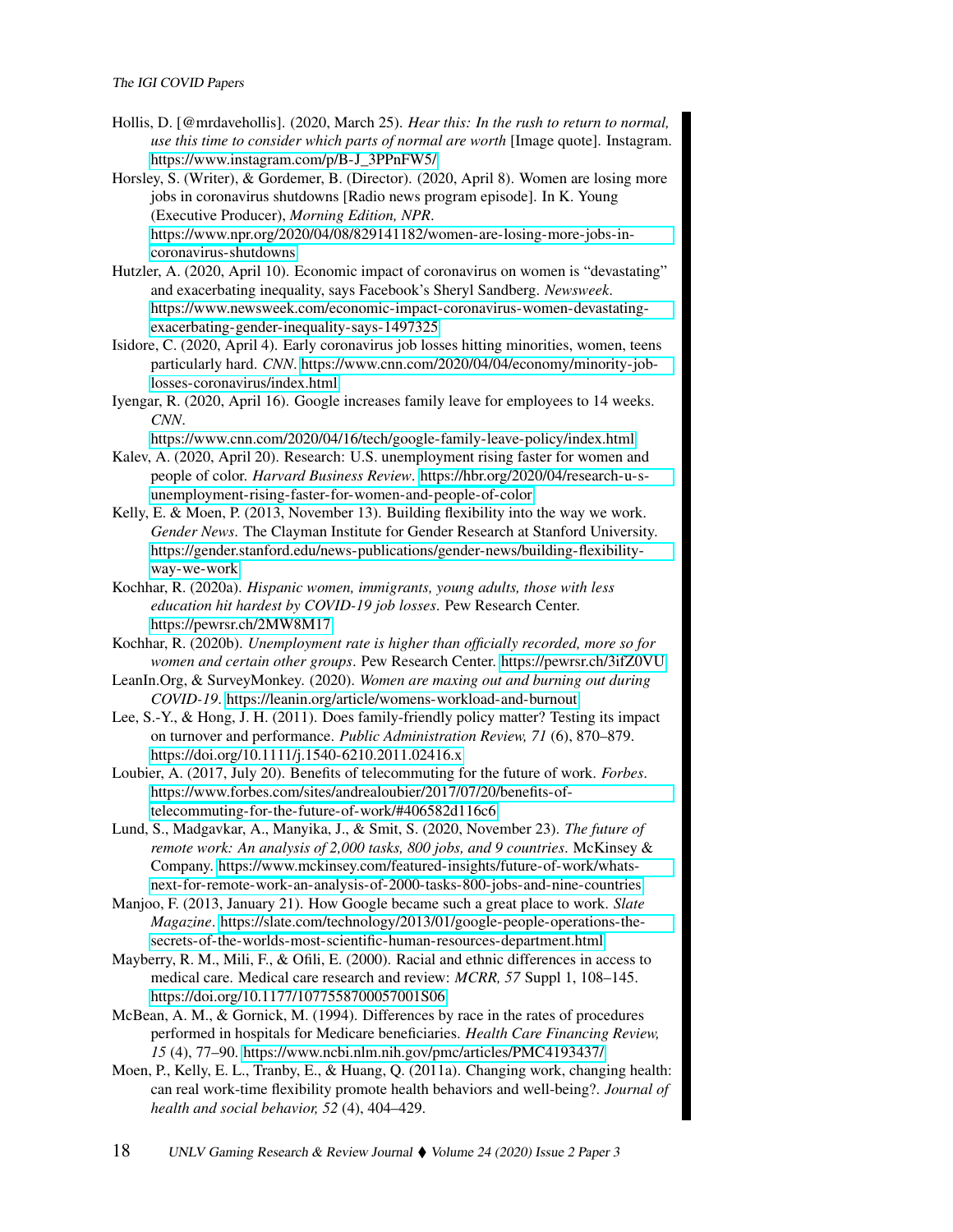- Moen, P., Kelly, E. L., & Hill, R. (2011b). Does enhancing work-time control and flexibility reduce turnover? A naturally occurring experiment. *Social problems, 58*  $(1), 69-98.$
- National Domestic Violence Hotline. (2020, June 5). *A snapshot of domestic violence during COVID-19*. [https://www.thehotline.org/resources/a-snapshot-of-domestic](https://www.thehotline.org/resources/a-snapshot-of-domestic-violence-during-covid-19/)[violence-during-covid-19/](https://www.thehotline.org/resources/a-snapshot-of-domestic-violence-during-covid-19/)
- National Partnership for Women & Families. (2020). *Paid leave will help close the gender gap.* [https://www.nationalpartnership.org/our-work/resources/economic](https://www.nationalpartnership.org/our-work/resources/economic-justice/fair-pay/paid-leave-will-help-close-gender-wage-gap.pdf)[justice/fair-pay/paid-leave-will-help-close-gender-wage-gap.pdf](https://www.nationalpartnership.org/our-work/resources/economic-justice/fair-pay/paid-leave-will-help-close-gender-wage-gap.pdf)
- Ogden, L. E. (2019, April 10). Working mothers face a "wall" of bias But there are ways to push back. *Science*.<https://doi.org/doi:10.1126/science.caredit.aax6510>
- Owen, L. (2020, March 8). Five ways the coronavirus is hitting women in Asia. *BBC News*.<https://www.bbc.com/news/world-asia-51705199>
- Porterfield, C. (2020, March 18). Nearly half of world's children out of school due to coronavirus. *Forbes*.

[https://www.forbes.com/sites/carlieporterfield/2020/03/18/nearly-half-of-worlds](https://www.forbes.com/sites/carlieporterfield/2020/03/18/nearly-half-of-worlds-children-out-of-school-due-to-coronavirus/#22562f7b7ac0)[children-out-of-school-due-to-coronavirus/#22562f7b7ac0](https://www.forbes.com/sites/carlieporterfield/2020/03/18/nearly-half-of-worlds-children-out-of-school-due-to-coronavirus/#22562f7b7ac0)

- Ranji, U., Long, M., & Salganicoff, A. (2020, March 30). *Coronavirus puts a spotlight on paid leave policies*. Kaiser Family Foundation. [https://www.kff.org/coronavirus-](https://www.kff.org/coronavirus-COVID-19/issue-brief/coronavirus-puts-a-spotlight-on-paid-leave-policies/)[COVID-19/issue-brief/coronavirus-puts-a-spotlight-on-paid-leave-policies/](https://www.kff.org/coronavirus-COVID-19/issue-brief/coronavirus-puts-a-spotlight-on-paid-leave-policies/)
- Rao, A.H. (2020, July 9). Is Working from Home a Solution to Gender Inequality? *Gender News*. The Clayman Institute for Gender Research at Stanford University. [https://gender.stanford.edu/news-publications/gender-news/working-home](https://gender.stanford.edu/news-publications/gender-news/working-home-solution-gender-inequality)[solution-gender-inequality](https://gender.stanford.edu/news-publications/gender-news/working-home-solution-gender-inequality)
- Rho, H. J., Brown, H., & Fremstad, S. (2020). *A basic demographic profile of workers in frontline industries.* Center for Economic and Policy Research. <https://cepr.net/a-basic-demographic-profile-of-workers-in-frontline-industries/>
- Robertson, C., & Gebeloff, R. (2020, April 18). How millions of women became the most essential workers in America. *The New York Times.* [https:](https://www.nytimes.com/2020/04/18/us/coronavirus-women-essential-workers.html)
- [//www.nytimes.com/2020/04/18/us/coronavirus-women-essential-workers.html](https://www.nytimes.com/2020/04/18/us/coronavirus-women-essential-workers.html) Savage, M. (2020, June 30). How COVID-19 is changing women's lives. *BBC*.
	- [https://www.bbc.com/worklife/article/20200630-how-covid-19-is-changing](https://www.bbc.com/worklife/article/20200630-how-covid-19-is-changing-womens-lives)[womens-lives](https://www.bbc.com/worklife/article/20200630-how-covid-19-is-changing-womens-lives)
- Shaw, E., Mason, C. N., Lacarte, V., & Jauregui, E. (2020). *Holding up half the sky: Mothers as breadwinners during COVID-19*. Institute for Women's Policy Research.

[https://iwpr.org/iwpr-issues/employment-and-earnings/holding-up-half-the-sky](https://iwpr.org/iwpr-issues/employment-and-earnings/holding-up-half-the-sky-mothers-as-workers-primary-caregivers-breadwinners-during-COVID-19-2/)[mothers-as-workers-primary-caregivers-breadwinners-during-COVID-19-2/](https://iwpr.org/iwpr-issues/employment-and-earnings/holding-up-half-the-sky-mothers-as-workers-primary-caregivers-breadwinners-during-COVID-19-2/)

- Strauss, V. (2020, April 24). An old story made new again: Why students of color are primed to be left behind in the coronavirus crisis. *Washington Post.* [https://www.washingtonpost.com/education/2020/04/24/an-old-story-made-new](https://www.washingtonpost.com/education/2020/04/24/an-old-story-made-new-again-why-students-color-are-primed-be-left-behind-COVID-19-crisis/)[again-why-students-color-are-primed-be-left-behind-COVID-19-crisis/](https://www.washingtonpost.com/education/2020/04/24/an-old-story-made-new-again-why-students-color-are-primed-be-left-behind-COVID-19-crisis/)
- Su, X., Li, X., & Curry, E. (2016). Understanding workplace flexibility in state agencies: What facilitates employee action? *The American Review of Public Administration, 47* (8), 977–990.<https://doi.org/10.1177/0275074016642014>
- Taub, A. (2020, April 14). How domestic abuse has risen worldwide since coronavirus. *The New York Times*.

<https://www.nytimes.com/2020/04/06/world/coronavirus-domestic-violence.html> Thiele, F. (2020). The impact of benefits on employee trust and well-being: Microsoft

- relied on its learn-it-all culture as it assessed, adjusted and adapted employee benefits to support workers during the pandemic. *People & Strategy, 43* (3), 34–37.
- Thomas, R. (2020, April 4). *Women shoulder most of the extra work because of COVID-19*. LeanIn.Org. [https://leanin.org/article/women-shoulder-most-of-the](https://leanin.org/article/women-shoulder-most-of-the-extra-work-because-of-covid-19)[extra-work-because-of-covid-19](https://leanin.org/article/women-shoulder-most-of-the-extra-work-because-of-covid-19)